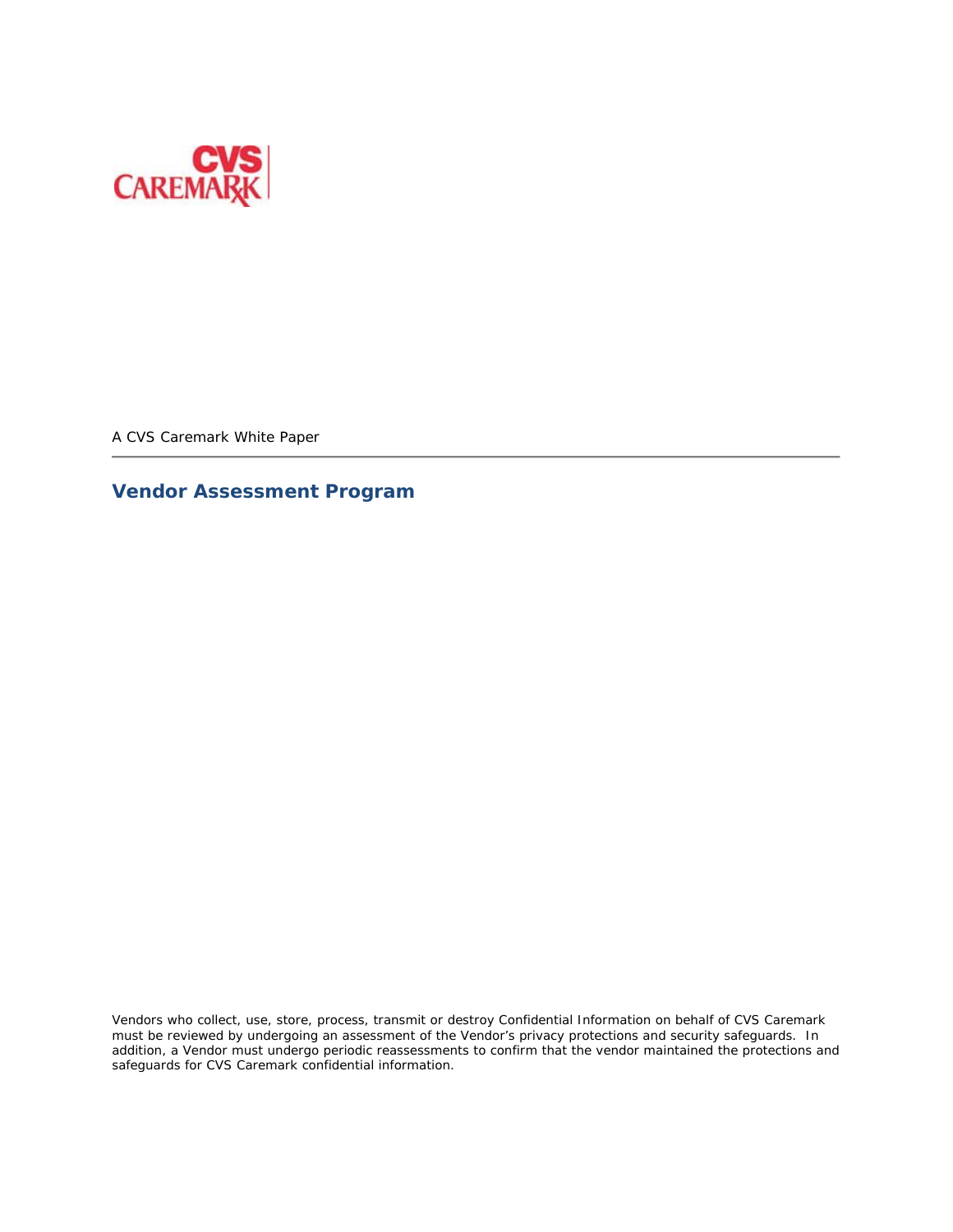# **Executive Summary**

CVS Caremark's Vendor Assessment Program supports the process to ensure that Vendors of CVS Caremark provide appropriate and reasonable protections and safeguards for CVS Caremark Confidential Information consistent with the company's privacy and information security programs. Vendors must demonstrate an ability to protect confidential information that is collected, used, stored, processed, transmitted, or destroyed on behalf of CVS Caremark. Assessments involve evaluation of the contracted vendor as well as subcontractors providing support services for the vendor that involve CVS Caremark Confidential Information. CVS Caremark Confidential Information encompasses both proprietary information, such as business data and financial records, and personal information, such as Personally Identifiable Information (PII) and Protected Health Information (PHI), which includes information received from clients and customers.

After the initial assessment with a determination that the Vendor may handle Confidential Information, Vendors must undergo reassessment on a periodic basis to ensure appropriate protections for the Confidential Information. In addition to the periodic reviews, a data breach or security incident will prompt an immediate reassessment.

Each assessment is based on various parameters, including the type of services, type of information, and location of vendor involved. Through the assessment process, certifications, SSAE 16 SOC 2 Reports, and, most importantly, responses to the CVS Caremark Standard Information Gathering (SIG) questionnaire, are reviewed to assess the protections and safeguards for consistency with CVS Caremark policies. CVS Caremark requires each vendor to validate SIG questionnaire responses with supporting documentation. The SIG is aligned with existing standards, including ISO 27002:2005, ISO 15489:2001, PCI-DSS, NIST, NAID COBIT, and incorporates FFIEC guidance. The assessment reports are then provided to the Vendor Review Committee for voting in order for a vendor to achieve approval as a Privacy Compliant Vendor. A single denial vote will cause denial of a vendor.

The Vendor Assessment Program provides CVS Caremark with an effective method to assess vendor privacy and security controls to ensure appropriate safeguards for the Confidential Information of CVS Caremark and its clients and customers.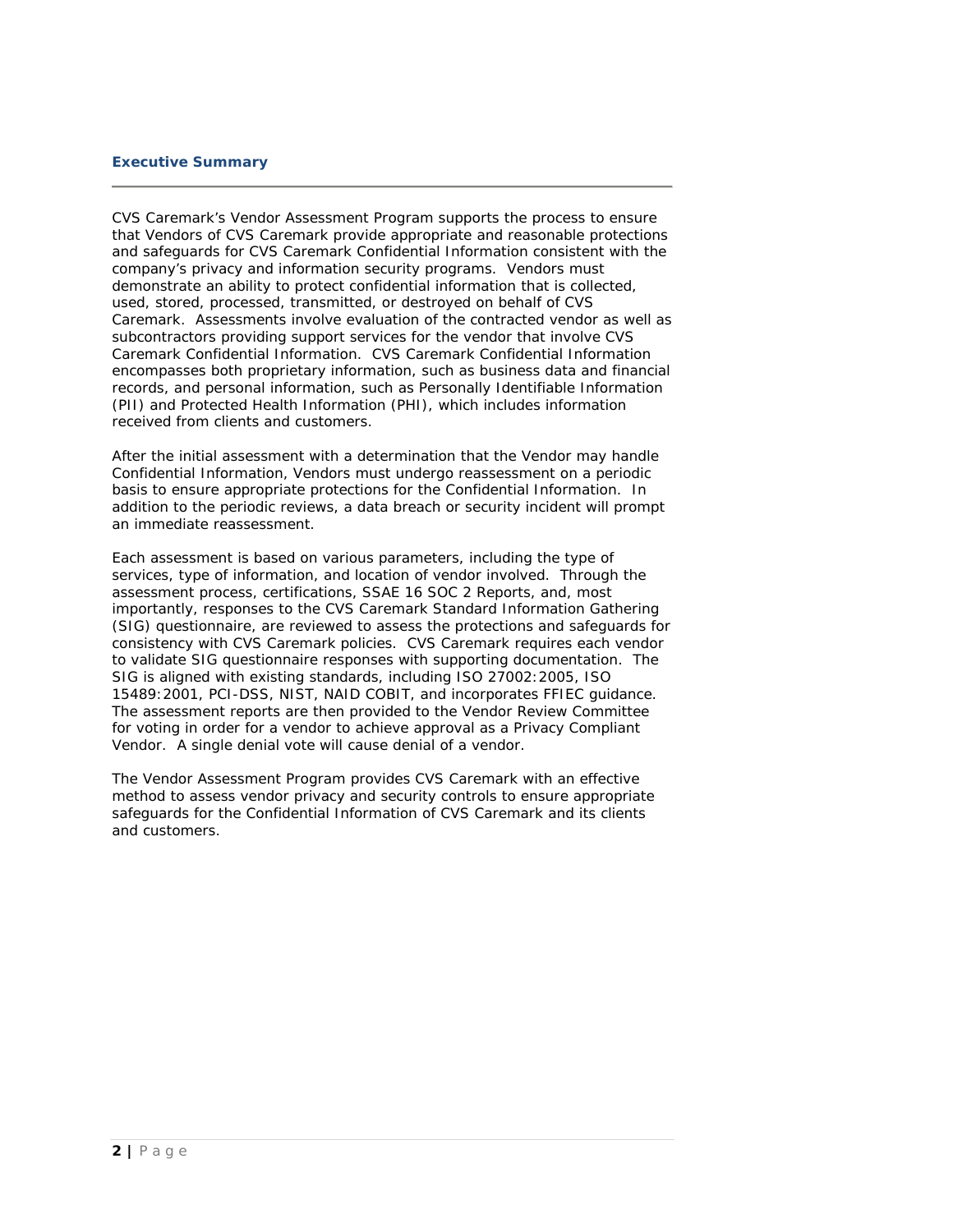### **Overview**

The Vendor Assessment Program assesses CVS Caremark Vendors' protections and safeguards surrounding the CVS Caremark Confidential Information entrusted to them. Vendors who collect, use, store, process, transmit or destroy Confidential Information on behalf of CVS Caremark must demonstrate the implementation of appropriate controls to ensure the confidentiality, integrity, and availability of Confidential Information. CVS Caremark maintains the Vendor Assessment Program to ensure that our Vendors operate consistent with CVS Caremark policies and procedures related to privacy, security, and data management consistent with the type, sensitivity, and scope of the information involved. The Vendor Assessment Program satisfies Payment Card Industry (PCI) requirements, the Massachusetts Data Privacy Law, as well as other regulatory requirements.

### **Technical Assessment**

### Foundation for the Assessment

CVS Caremark's assessment process is modeled after the BITS Shared Assessment process which was created by leading financial institutions, the 'Big 4' accounting firms, and key service providers and is aligned with existing standards including

- $\blacksquare$  ISO 27002:2005
- PCI DSS
- **NIST**
- **COBIT**
- **FFIEC Guidance**

The Shared Assessments founding organizations recognized the need for a standardized methodology that could be used to assess providers of outsourced services. CVS Caremark holds a corporate membership in the Shared Assessments group and is an active participant on the Steering Committee.

### Initiation of the Assessment Process

CVS Caremark assessors begin by contacting Business Unit management to make them aware of the assessment process and to establish joint communication with the vendor. Since the Business Unit "owns" the relationship with the vendor, Business Unit involvement is important to ensure the vendor's cooperation and responsiveness. The assessor obtains copies of pertinent documentation, such as:

- **Contract or proposed Contract**
- **Statement of Work**
- **Non-disclosure Agreement**
- Business Associate Agreement
- Certifications
- SSAE 16 SOC 2 reports.

### Assessment Scope

Assessments include

- Kick-off meeting/notification to Business Unit and Vendor
- Review of scope of services and location where services are provided
- **Evaluation of confidential data types involved**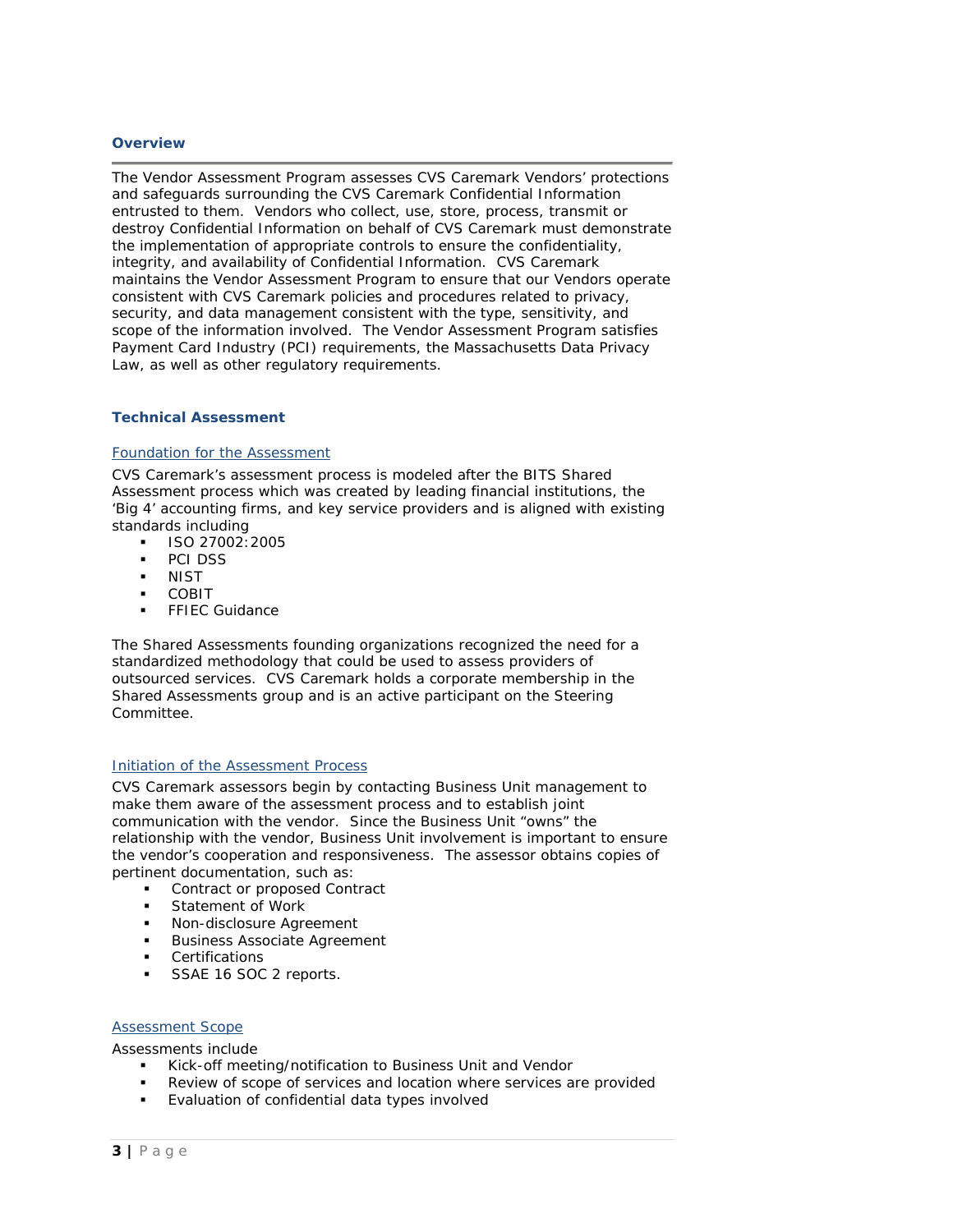- Review of contract/statement of work, non-disclosure agreement, and business associate agreement (if PHI)
- Evaluation of SIG questionnaire and investigation of responses
- Network vulnerability assessment
- Review of policies, procedures, and standard documents
- Preparation of report of observations

# SIG

Standard Information Gathering (SIG) questionnaires are a key component of the data gathering to begin the assessment process. The SIG questionnaire contains questions in several categories to assist in establishing the security controls and level of maturity of the security programs of the vendor. SIG categories include:

- Risk Management
- Security Policy
- Organizational Security
- Asset Management
- Human Resource Security
- Physical and Environmental Security
- Communications and Operations Management
- Access Control
- **Information Systems Acquisition and Maintenance**
- Business Continuity and Disaster Recovery
- Compliance

The SIG is based on the BITS Shared Assessments Group Standard Information Gathering (SIG) tool originally promulgated by the financial industry and is modified to incorporate healthcare requirements for security controls. Vendors are required to respond to all questions on the SIG. The assigned assessor reviews the responses and obtains documentation from the vendor to validate responses.

# **Subcontractors**

Vendors are required to disclose any subcontractors used, with explanation of the services provided in support of the CVS Caremark contract, as well as locations of any subcontractor services. This information is evaluated in conjunction with the primary vendor assessment.

# **Assessor Assignments – Contiguous United States and Offshore**

CVS Caremark recognizes the unique circumstances associated with protection of data in offshore environments. In these cases, onsite assessments are done on an annual basis. Offshore assessments may be performed by our internal assessors, or through carefully selected external assessment vendors with qualified staffing in the offshore regions used by CVS Caremark. Our external assessment partners are required to use assessors who are Certified Information Systems Security Professionals (CISSP) or Certified Information Systems Auditors (CISA), with work reviewed by a second layer of management within the external assessment firm. The final report is then reviewed by Vendor Assessment Program management at CVS Caremark prior to committee voting.